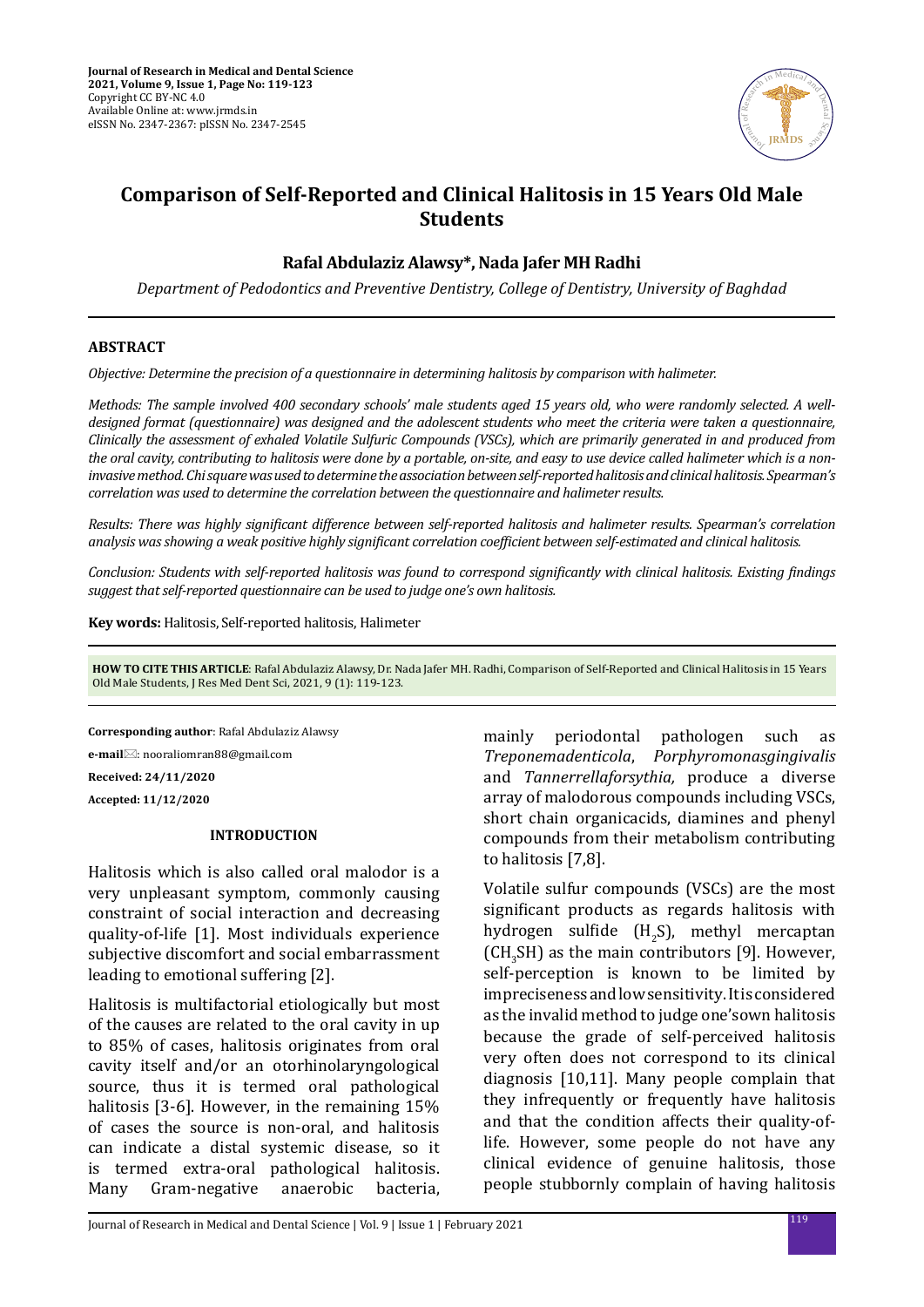although it is apparently not perceived by others andthis state is defined as pseudo-halitosis [1].

Clinically, organoleptic test and specific devices such as Gas Chromatography, Oral Chroma, Breathtronand Halimeter have been reliable to measure halitosis. However, these measurement methods are not very easily employed because they needproficient examiners, consume time and cost money [11].

As in anearlier study reported that self-<br>reported halitosis has been reliable and reportedhalitosis has been reliable correlated significantly with the objective assessment of halitosis [12]. Hence, the aims of the current study were to evaluate the students' self-reported halitosis, in comparison with clinical diagnosis based on VSCs concentrations by using halimeter.

## **MATERIALS AND METHOD**

## **Study design/Study setting:**

This study was (Observational) cross sectional study which carried out during the period between December 2019 and February, 2020. The survey was conducted among urban secondary schools in Karbala city in Iraq.

# **Ethical consideration:**

An approval was obtained from:

Ministry of Education to examine the students of sample without obligation, to ensure cooperation from school's authority.

Ethical approval had been gained from Ethics Committee/ College of Dentistry/ University of Baghdad.

From psychological department in Faculty of Arts-Baghdad University.

# **Subjects**

Four hundred students who randomly selected from 44 school in the center of Karbala city were involved in the current study.Inclusion criteria: Systemically healthy male adolescent age 15 years' old.Exclusion criteria: Students with any systemic diseases, who have malocclusion or wearing an orthodontic treatment and who use any chemical form of plaque controlwere excluded from the study.

# **Questionnaire**

In each school, adolescents who carried a number involved in our study were received the halitosis questionnaire which was designed from previous studies [13-16]. The questionnaire was tested in a pilot study on 100 male student and validity and reliability was adopted and adjusted in the light of pilot responses. The questionnaire was anonymous (no identification of individual was possible). The questionnaire originally formulated in English, subsequently translated into Arabic, and then retranslated into English.

## **Halimeter Measurement (Volatile sulphide monitor)**

For at least one hour before measurement of halitosis by haimeter subject involved in our study should avoid any oral activity, such as eating, drinking and any oral hygiene habits [17]. In the case of forgetfulness, the mouth should rinse meticulously. The student waited at least10 minutes before usinghalimeter. Volatile sulphides tested using a Halimeter device (Fitscan, Tanita Corporations, Arlington, USA). Measurements carried out according to manufacturer's instructions:

Firstly, the cap raised to turn on the sensor. The digits displayed on the countdown display 5 to 1 shaking the device 4 or 5 times to remove any odour or moisture present.

After starting the device, the child should breathe into the sensor until a beep sound (breathing for about 4 seconds) without covering or rear ventilation by hand. The opening should be approximately 1cm from the mouth; hence, the child should touch the chin with the thumb so that the sensor is directly in front of the mouth, if the child stops breathing before the beep sound does not sound or if the child does not breathe within 6 seconds, the camera turns off automatically.

The term level displayed on the screen flashes for a few seconds before the device does go out. The sensor is closing with the tip once the operation complete.

# **Statistical analysis**

Data entered onto Microsoft Excel and the questionnaire data were translated into a computerized database structure. Statistical analyses were computer assisted using SPSS version 21 (Statistical Package for Social Sciences). The Chi-square test was used to assess the association between the questionnaire results and the halimeter readings. Spearman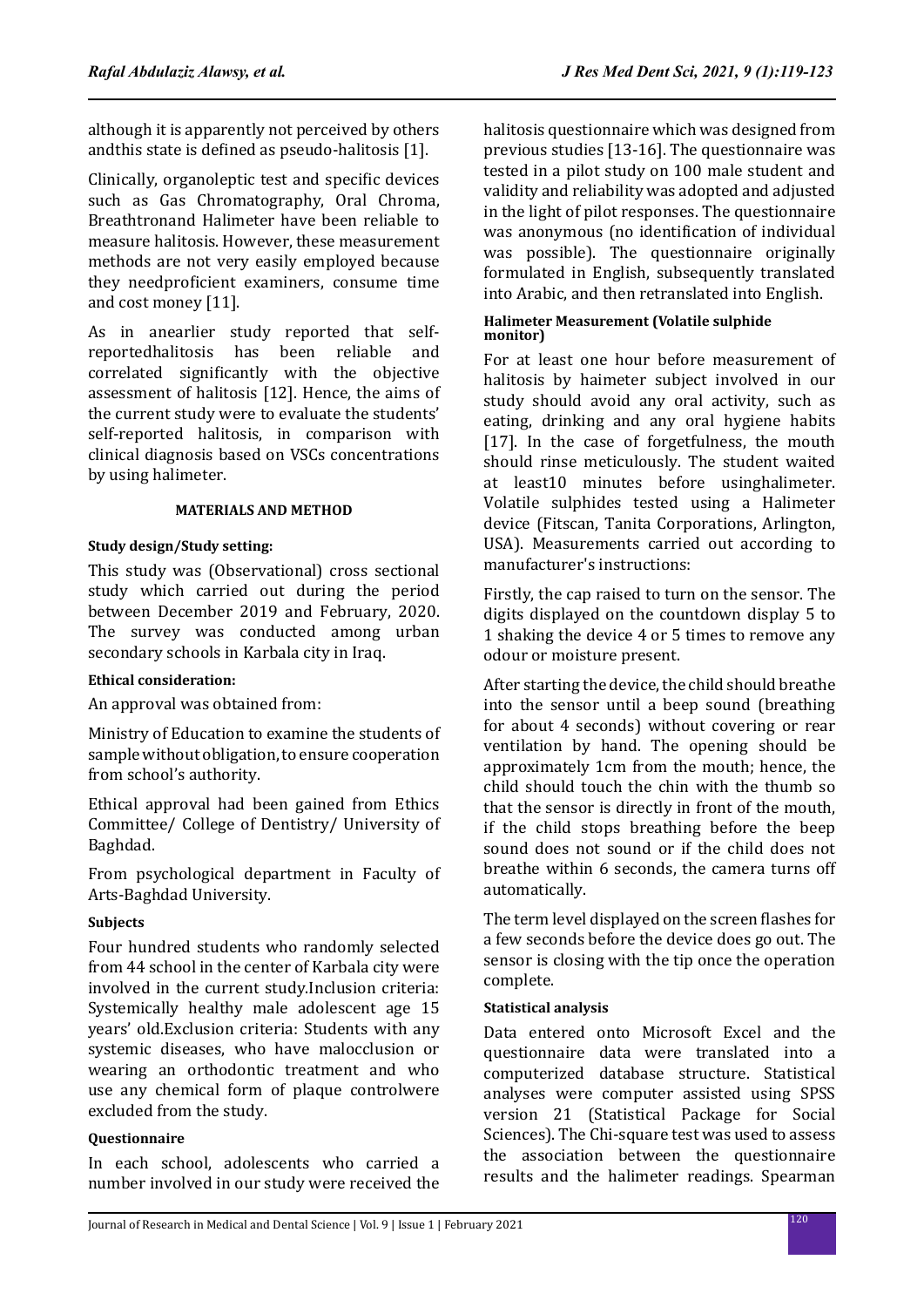correlation: a nonparametric measure of rank correlation described as monotonic correlation was used. P-values less than 0.05 were considered as statistically significant and P values more than 0.05 were regarded as not significant, while P-values less than 0.01 were considered as a highly significant.

#### **RESULTS**

According to halimeter measurement there

were highly significant difference between selfreported halitosis according to questionnaire and halimeter results, as shown in table 1 below.

## **Statistical analysis:**

In overall score, 88 students (22.00%) scored correctly, 180 students (45.00%) estimated their breath better than halimeter readings, and 132 students (33.00%) estimated their breath worse than those of halimeter readings. For self-estimation of halitosis, the students

| Table 1: Association between halitosis equipment and halitosis questionnaire. |  |
|-------------------------------------------------------------------------------|--|
|                                                                               |  |

|                |                | Category       |                                |    |                                         |            |          |
|----------------|----------------|----------------|--------------------------------|----|-----------------------------------------|------------|----------|
| HQ             | HE             | Yes<br>No      |                                |    |                                         | Chi square | P value  |
|                |                | N.             | $\%$                           | N. | $\%$                                    |            |          |
|                | $\mathbf 0$    | 9              | 15.25                          | 50 | 84.75                                   |            | 0.000 HS |
|                | $\mathbf{1}$   | 31             | 39.24                          | 48 | 60.76                                   | 55.605     |          |
| Q1             | $\overline{2}$ | 43             | 43.43                          | 56 | 56.57                                   |            |          |
|                | 3              | 53             | 71.62                          | 21 | 28.38                                   |            |          |
|                | $\pmb{4}$      | 42             | 64.62                          | 23 | 35.38                                   |            |          |
|                | 5              | 16             | 66.67                          | 8  | 33.33                                   |            |          |
|                | $\pmb{0}$      | 15             | 25.42                          | 44 | 74.58                                   | 30.119     | 0.000 HS |
|                | $\mathbf{1}$   | 33             | 41.77                          | 46 | 58.23                                   |            |          |
| Q <sub>2</sub> | $\overline{2}$ | 42             | 42.42                          | 57 | 57.58                                   |            |          |
|                | 3              | 37             | 50                             | 37 | 50                                      |            |          |
|                | 4              | 43             | 66.15                          | 22 | 33.85                                   |            |          |
|                | 5              | 18             | 75                             | 6  | 25                                      |            |          |
|                | $\pmb{0}$      | $\overline{a}$ | 6.78                           | 55 | 93.22                                   | 36.598     | 0.000 HS |
|                | $\mathbf{1}$   | 10             | 12.66                          | 69 | 87.34                                   |            |          |
|                | $\overline{2}$ | 15             | 15.15                          | 84 | 84.85                                   |            |          |
| Q3             | 3              | 21             | 28.38                          | 53 | 71.62                                   |            |          |
|                | $\overline{4}$ | 27             | 41.54                          | 38 | 58.46                                   |            |          |
|                | 5              | 10             | 41.67                          | 14 | 58.33                                   |            |          |
|                | $\pmb{0}$      | $\overline{7}$ | 11.86                          | 52 | 88.14                                   | 80.819     | 0.000 HS |
|                | $\mathbf 1$    | 22             | 27.85                          | 57 | 72.15                                   |            |          |
|                | $\overline{2}$ | 25             | 25.25                          | 74 | 74.75                                   |            |          |
| Q4             | 3              | 46             | 62.16                          | 28 | 37.84                                   |            |          |
|                | 4              | 46             | 70.77                          | 19 | 29.23                                   |            |          |
|                | 5              | 16             | 66.67                          | 8  | 33.33                                   |            |          |
|                | $\pmb{0}$      | $10\,$         | 16.95                          | 49 | 83.05                                   | 74.333     | 0.000 HS |
|                | 1              | 26             | 32.91                          | 53 | 67.09                                   |            |          |
|                | $\overline{2}$ | 36             | 36.36                          | 63 | 63.64                                   |            |          |
| Q <sub>5</sub> | 3              | 53             | 71.62                          | 21 | 28.38                                   |            |          |
|                | $\overline{4}$ | 47             | 72.31                          | 18 | 27.69                                   |            |          |
|                | 5              | 18             | 75                             | 6  | 25                                      |            |          |
|                | $\pmb{0}$      | 16             | 27.12                          | 43 | 72.88                                   | 35.155     | 0.000 HS |
| Q <sub>6</sub> | $\mathbf 1$    | 35             | 44.3                           | 44 | 55.7                                    |            |          |
|                | $\overline{2}$ | 55             | 55.56                          | 44 | 44.44                                   |            |          |
|                | 3              | 47             | 63.51                          | 27 | 36.49                                   |            |          |
|                | $\overline{4}$ | 45             | 69.23                          | 20 | 30.77                                   |            |          |
|                | 5              | 19             | 79.17                          | 5  | 20.83                                   |            |          |
|                | $\pmb{0}$      | 19             | 32.2                           | 40 | 67.8                                    |            |          |
|                | $\mathbf{1}$   | 19             | 24.05                          | 60 | 75.95                                   | 28.242     | 0.000 HS |
|                | 2              | 49             | 49.49                          | 50 | 50.51                                   |            |          |
| Q7             | 3              | 39             | 52.7                           | 35 | 47.3                                    |            |          |
|                | $\overline{4}$ | 38             | 58.46                          | 27 | 41.54                                   |            |          |
|                | 5              | 15             | 62.5                           | 9  | 37.5                                    |            |          |
|                |                |                | HQ: Halitosis in questionnaire |    | HE: Halitosis in equipment (Halimeter). |            |          |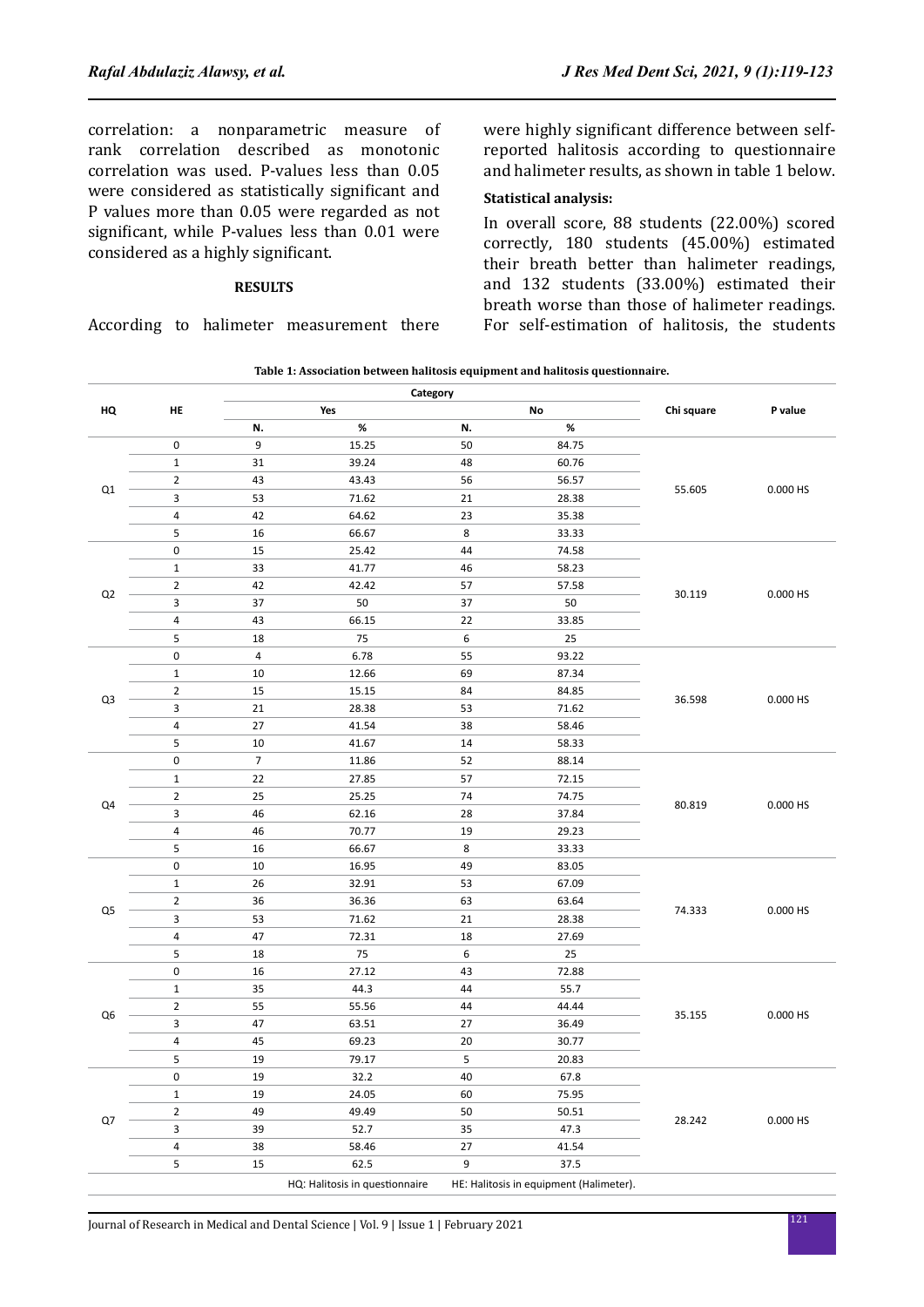obtained the following scores estimates for their halitosis levels: score 0, 63 (15.75%); score 1, 122 (30.50%); score 2, 69 (17.25%); score 3, 84 (21.00%); score 4, 45 (11.25%); and score 5, 17 (4.25%). Spearman's correlation analysis of patients' self-estimated and clinical oral malodor, a weak positive highly significant correlation coefficient (Table 2 and Figure 1).

## **DISCUSSION**

Both study methods (self-reported and<br>halimeter) are important methods in important methods understanding halitosis, but observation using VSC monitors is considered anauxiliary endpoint, while self-perceived halitosis is recognized as a true outcome. Epidemiological studies with true outcomes provide awareness fixed to the real impacts of halitosis [18]. In many studies, the assessment of halitosis based only on the subject's self-perception. Many professionals do not consider this method to be reliable because

**Table 2׃ Characteristics of students according to comparison between heliometers and questionnaire.**

|         | <b>Variables</b> | Frequency | Percentage % |
|---------|------------------|-----------|--------------|
|         | Better           | 180       | 45           |
| Overall | Correspondence   | 88        | 22           |
|         | Worse            | 132       | 33           |
|         | Better           | 39        | 61.9         |
| s0 (63) | Correspondence   | 24        | 28.1         |
|         | Better           | 75        | 61.48        |
| s1(122) | Correspondence   | 29        | 23.77        |
|         | Worse            | 18        | 14.75        |
|         | Better           | 26        | 37.68        |
| s2 (69) | Correspondence   | 14        | 20.29        |
|         | Worse            | 29        | 42.03        |
|         | Better           | 29        | 34.52        |
| s3 (84) | Correspondence   | 10        | 11.9         |
|         | Worse            | 45        | 53.57        |
|         | Better           | 11        | 24.44        |
| s4 (45) | Correspondence   | 7         | 15.56        |
|         | Worse            | 27        | 60           |
|         | Correspondence   | 4         | 23.53        |
| s5 (17) | Worse            | 13        | 76.47        |
|         |                  |           |              |



**Figure 1 ׃Bar chart show the correlation between self-estimated and clinical halitosis.**

it is subjective, and apparently, the method is not homogenous among participants [19].

The students in this study were randomly selected from public male secondary schools. Age was not a risk factor for the increase in level of VSCs [13]. and this is in accordance with many previous investigations [20-23]. The recent study showed that most students perceived halitosis by themselves and through others. In addition, a high prevalence of adolescent students who were concerned about halitosis and more than half of students reported that halitosis interfered with their family and social life this is in accordance with Pham et al. and that reflect the negative impact of halitosis in adolescents' lives, this in agreement with [12,21,24]. Among the participants that had self-reported halitosis aremarkable observation was that some (a small proportion) were not treated their problem neither professionally nor by any home measures, the reason for this is not known but it can be speculated that dental fear might be the contributing factor as is a common phenomenon in the world [25]. Halitosis when perceived by the subjects and others could disturb their social lives and make them lack confidence in communicating with other people. Some students with objectionable halitosis (according to the questionnaire answers) may have a Halimeter reading below the manufacturer's threshold, whereas others without detectable halitosis (based on questionnaire answers) may have a Halimeter reading above the threshold. This may be explained in two ways. Firstly, the Halimeter is chiefly sensitive to the VSCs, hydrogen sulfide and methyl mercaptan. Other compounds like volatile fatty acids and the polyamines, putrescine and cadaverine, may be detected in hand on mouth technique in questionnaire, but not on using the Halimeter. Secondly, the Halimeter is more sensitive to hydrogen sulfide than methyl mercaptan.

The result of the study demonstrated highly significant correspondence between selfreported and clinical halitosis. Thus, selfreported questionnaire of halitosis can be used as a possible method to judge one's own halitosis. On the other hand, the present results were not in accordance with the previous studies which indicated that self-reported halitosis was not associated with clinical halitosis [12]. The